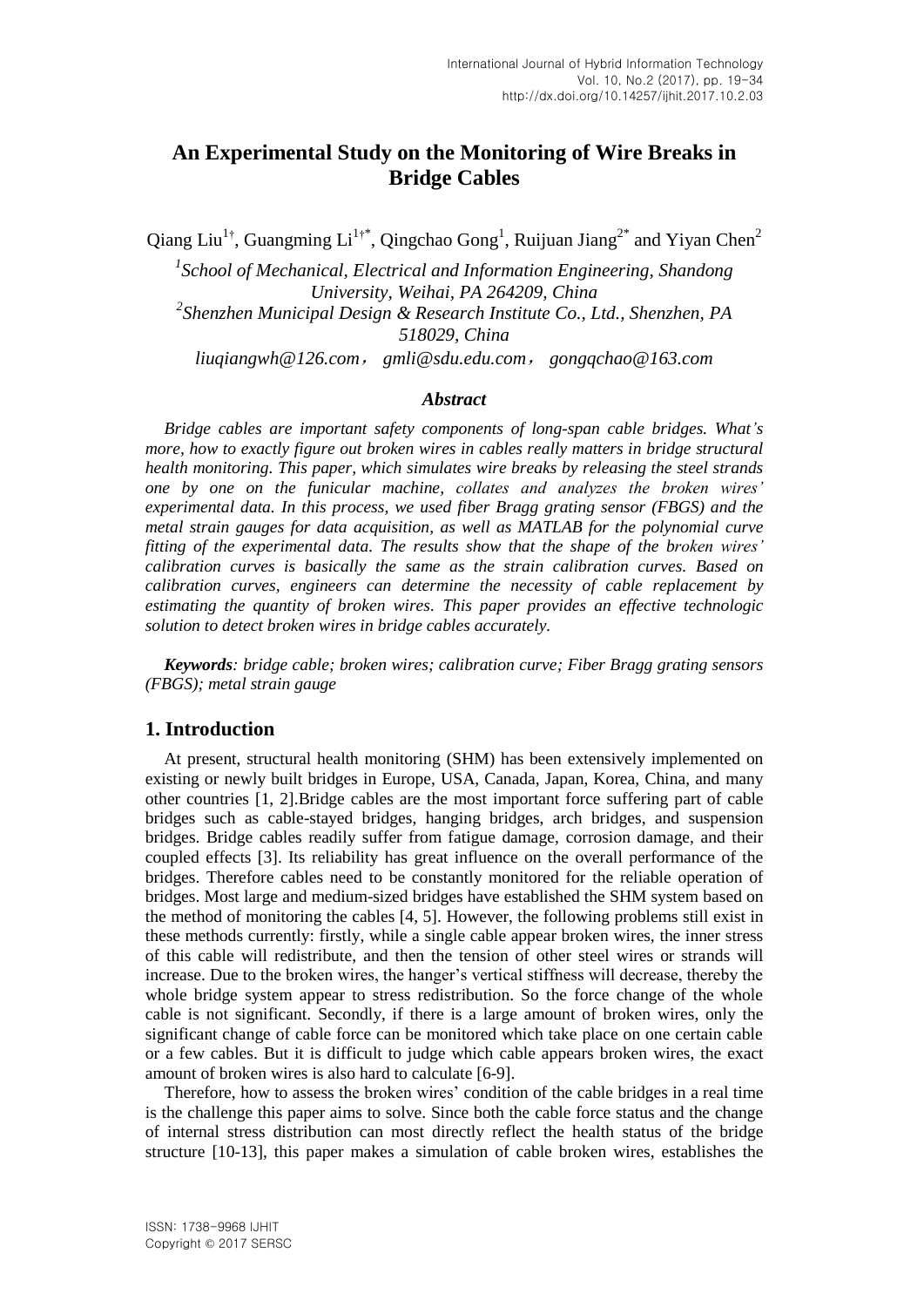one-to-one corresponding relationship between the cable's strain value and the amount of broken wires, thus getting the calibration curve about strain and the amount of broken wires. Research work of this paper, on the one hand, solves the technical problem that existing detection methods are difficult to detect the damage of the cable accurately, making it possible to get early warnings when cables reach to the critical damage condition ,thus avoiding major accidents such as bridge collapse, this research has important significance in guaranteeing the safety of bridge cables; on the other hand, by using the technique mentioned in this paper we can figure out which cable needs to be replaced. It provides the basis for the continuous usage of bridge cables with complete structure, avoids the huge waste caused by replacing cables blindly [14]. This research has obvious benefits both to the society and the economy.

# **2. The Scheme of the Experimental System**

In order to get calibration curve of the cable broken wires, this experiment simulates cable broken wires by releasing the steel strands one by one on the funicular machine. Specific operation method is as follows: Before the tensioning, take the clamping piece down from the steel strand which needs to achieve broken wires, locking this steel strand up by oil jack. Then tension the cable to the predetermined load. When the tensile force of cable is not changed any more, suddenly release the load of oil jack, to achieve the purpose of simulating cable broken wires. In recent years, FBGS show advantages over conventional sensing technology in accuracy, durability and operating distance and has been applied to long-term monitoring of Civil Engineering [15]. Considering technical application practice, the experiment use FBGSs and the metal strain gauges for data acquisition.

#### **2.1. The Installation of FBGSs and Its Data Acquisition Equipment (DAE)**

This experiment uses the clip-type FBGSs, experimenter machines semicircular metal clip according to the external dimensions of steel strand, then fix the clip-type FBGS the on the steel strand by bolt connection. The installation of FBGSs on the cable is shown in Figure 1.



**Figure 1. The Installation of FBGSs on the Cable**

FBGSs(1#, 2#, 3#, 4#) are respectively installed on the steel strands numbered by 1-1, 2-1, 2-3,3-1, as shown in Figure 2. The fiber grating sensor interrogating system for date acquisition is shown in Figure 3.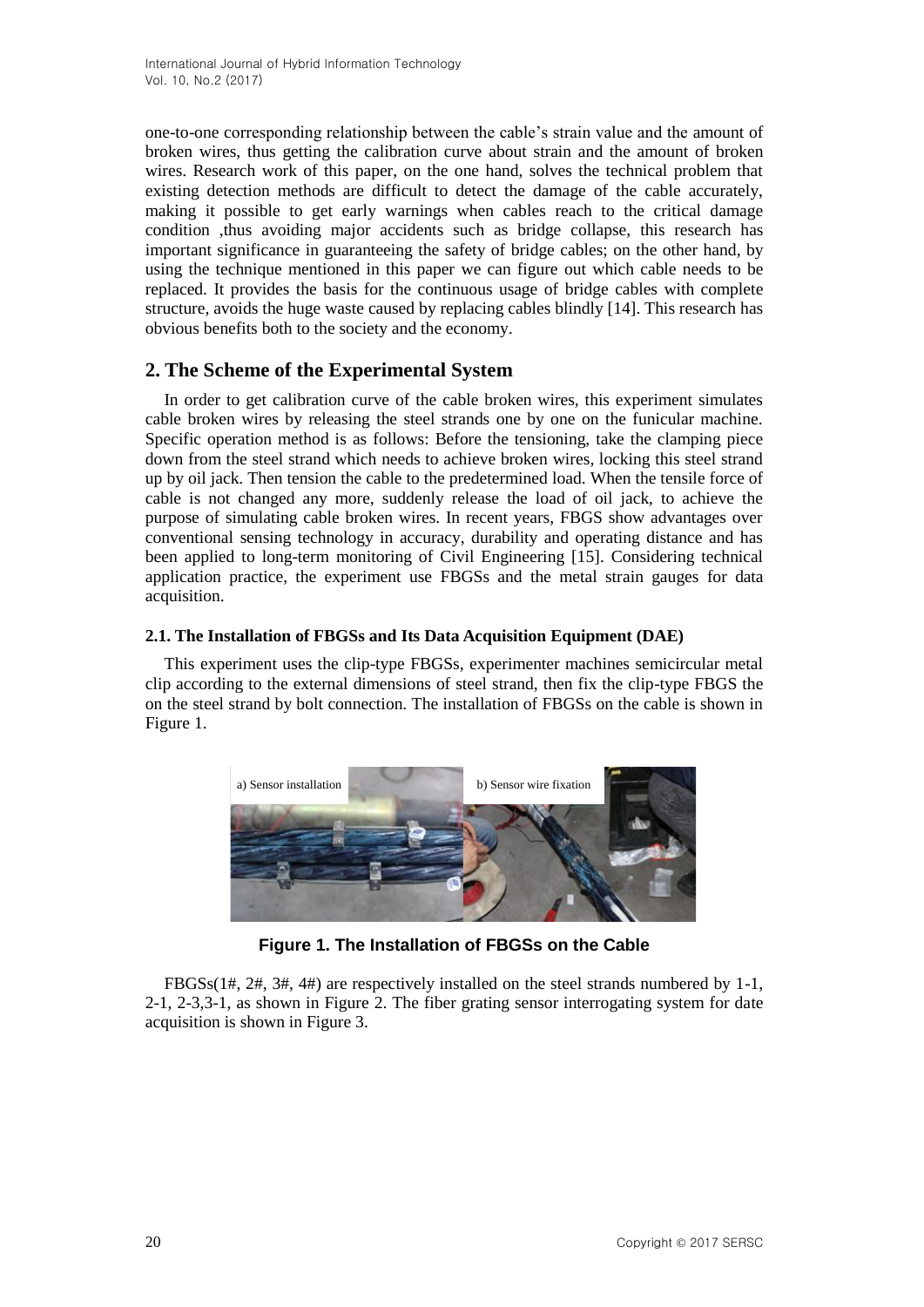International Journal of Hybrid Information Technology Vol. 10, No.2 (2017)







**Figure 3. Fiber Grating Sensor Interrogating System**

#### **2.2. The Installation of Metal Strain Gauges and Its DAE**

Before the installation of metal strain gauges, it needs to grind epoxy-coated steel wire strands by wool felt, which does not destroy the steel strands' structure. Then, clean the surfaces of steel strands with acetone. The processed steel wires are shown in Figure 4.a). Attach metal strain gauges to the surfaces of steel strands with the 502 glue, as shown in Figure 4.b). The method to connect metal strain gauges and wires is welding, as shown in Figure 4.c). This experiment uses 60 channels strain acquisition instrument from DongHua Test Co., Ltd to acquire data, as shown in Figure 4.d).



**Figure 4. The Installation of Metal Strain Gauges and DAE**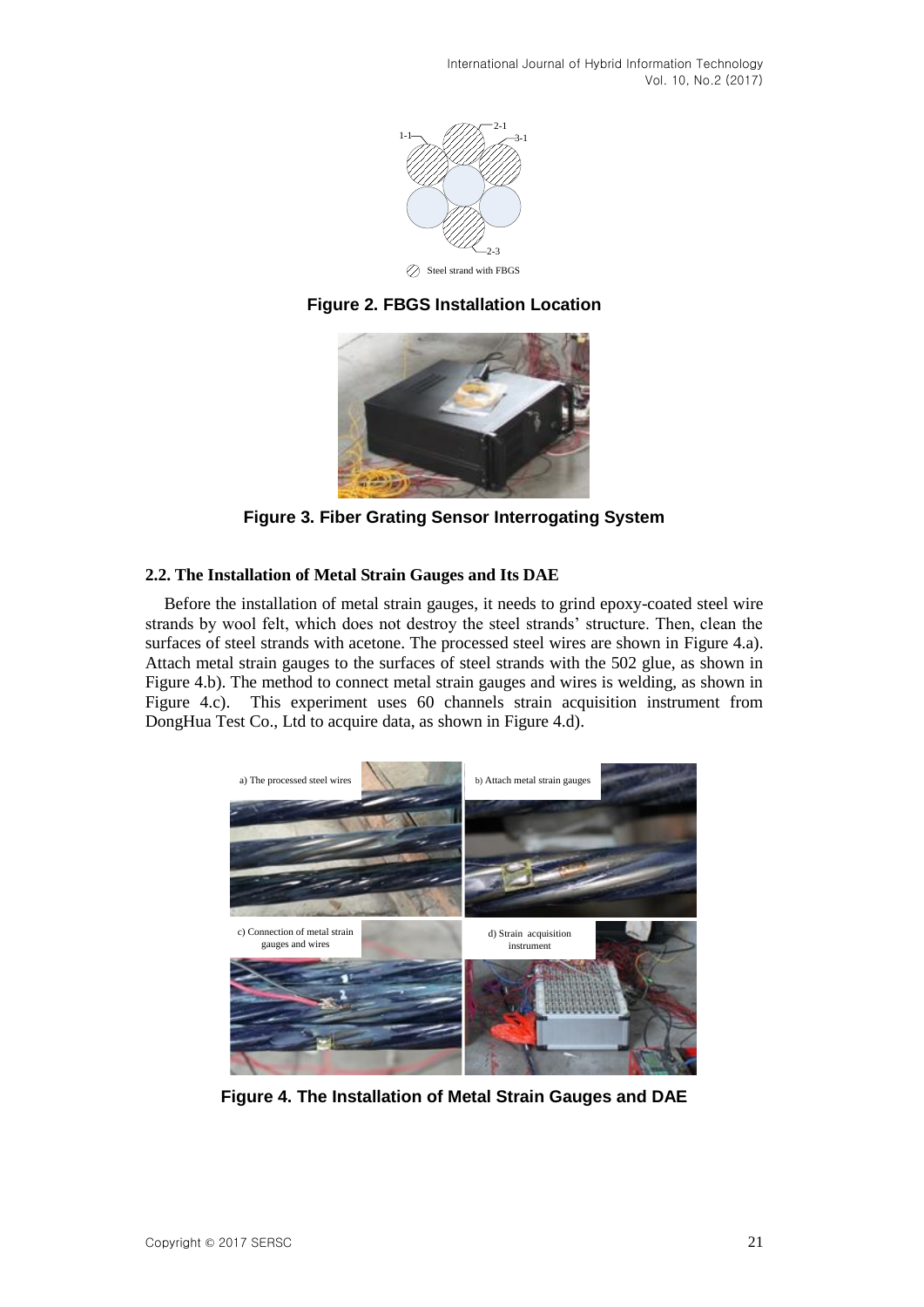#### **2.3. The Test Equipment and Installation of the Cable**

The cable broken wires calibration test is done on the funicular machine in Jiangyin FASTEN SUMIDEN New Material Co., Ltd. The test equipment includes funicular machine, oil jack, and pressure sensors. The cables' accessories include anchor plate, supporting hinge *etc.* The components of funicular machine include a counter force frame, through-type pressure sensor, through -type oil jack, the lifting pulley bracket, cushion blocks. As shown in Figure 5.

The installation process of the cable is as follows: plug the cable into the side equipped with pressure sensors, then pull it out from the side equipped with a through-type oil jack, On the midway the cable successively passes through the cushion blocks, pressure sensor, counter force frame, through-type oil jack, anchor plate, supporting hinge. The cable's installation diagram is shown in Figure 6. Before testing, insure the cable centered, adjust the cushion block's position and the cable's position by the lifting pulley. Before the whole steel strands are tensioned, do the manual tuning by using a sledgehammer. The installation process of oil jack and clamping piece next anchor plate is shown in Figure 7. After the installation, adjust each steel stand to ensure these cables tensioned evenly.



**Figure 5. The Test Equipment**



**Figure 6. The Cable's Installation Diagram**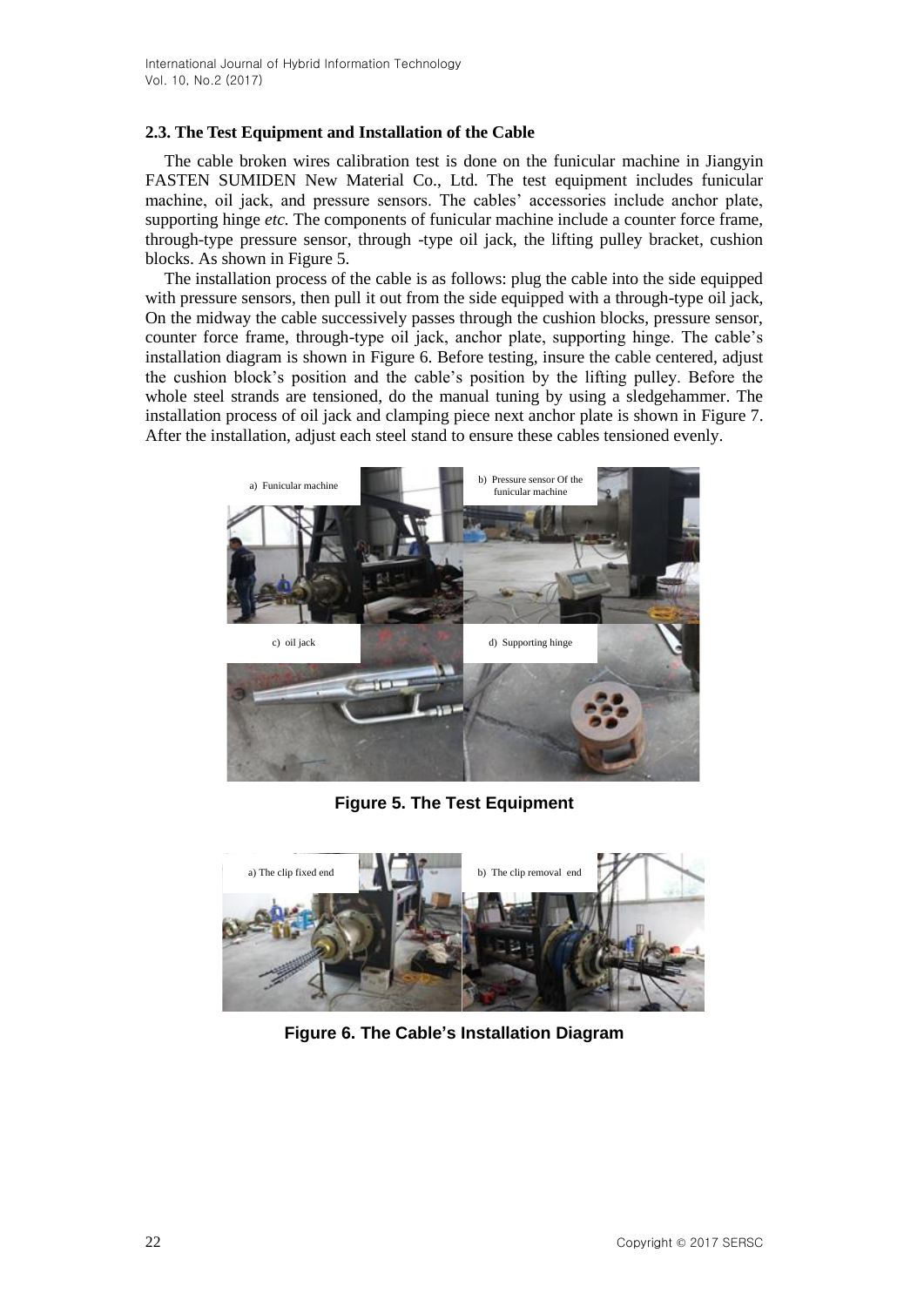International Journal of Hybrid Information Technology Vol. 10, No.2 (2017)



**Figure 7. The Installation Process about Oil Jack and Clamping Piece Next Anchor Plate**

#### **2.4. Verify the Work State of FBGSs**

In order to verify that the FBGSs are working properly and check whether the installation is correct, it needs to stretch the cable and analyze the linearity of the FBGSs. First, stretch the cable three times so that the steel strands have the uniform stress, then record the data about the fourth and fifth tension. The sensors and the locations are labeled 1#, 2#, 3#, and 4# as shown in Figure 2. The sensors' wavelength-load curves about the last two tensions are shown in Figure 8.



**Figure 8. The Sensors Wavelength-load Curves**

Through the above graph we can know that 1#, 3#, 4# are working properly with good linearity, which effectively reflects the relationship between cable tension and the wavelength change. At the first half of the test, 2# has no response to the stretch it means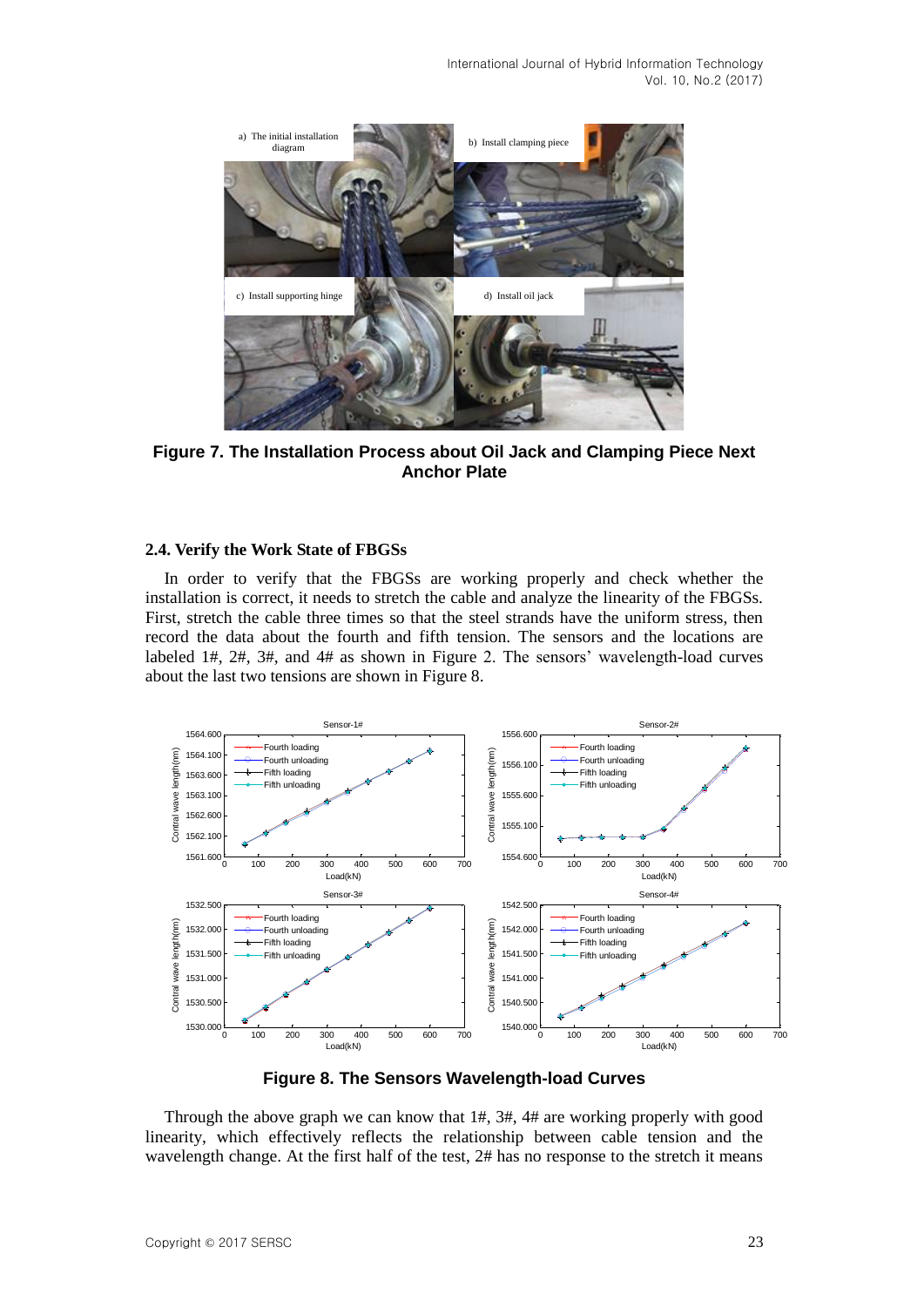this sensor stays in a slack condition. Therefore, reinstall the sensor 2# before the wire break experiment. The strands may stay in the micro-bending state when there is no tension on them, so we can't regard the wavelength as the FBGSs' initial value when the force is zero. Instead, the paper gets the FBGSs' initial wavelength  $\lambda_0$  by the calculation. Concrete analysis is as follows.

According to the tension of the whole cable, we can get strain coefficient K, then a single steel strand's strain coefficient K1 is K/7. Solve the  $\lambda^0$  by the formula  $F = K^* \Delta \lambda$ . The FBGSs' parameters are shown in Table 1.

| Parameter | #        | 2#       | 3#       | 4#       |
|-----------|----------|----------|----------|----------|
|           | 33.857   | 26.143   | 33.429   | 40.143   |
| λ0        | 1561.526 | 1554.994 | 1530.374 | 1540.523 |

**Table 1. FBGSs' Parameters**

#### **2.5. The Wire Break Monitoring Test Method and Test Condition**

The specific load implementation process is as follows: firstly, assembling steel strand and straightening the cable. Secondly, tension every steel strand under the level 1, the ring type pressure sensor shows that each strand's force is 6kN. Finally, tension the last steel strand with oil jack, and lock the jack when the force reaches 6kN. After tensioning the whole cable to the predetermined load, take off the oil jack. Three groups test were done repeatedly, the test conditions are shown in Table 2.

|                  | The first group test             | The second group test | The third group test |  |  |
|------------------|----------------------------------|-----------------------|----------------------|--|--|
| Condition number | The released steel strand number |                       |                      |  |  |
|                  | $1-2$                            | $1-2$                 | $1-2$                |  |  |
|                  | $2-1$                            | $1 - 1$               | $1 - 1$              |  |  |
|                  | $3-2$                            | $3-2$                 | $3-2$                |  |  |
|                  | $2 - 2$                          | $2 - 2$               | $2 - 2$              |  |  |

**Table 2. Test Condition**

## **3. The Test Results and Data Analysis**

#### **3.1. Analysis of Metal Strain Gauges' Test Data**

The locations of metal stain gauges are shown in Figure 9 and the anchoring length of the cable is 5m. Paste positions of metal strain gauges are respectively located at 0.2m, 1m, 2.2m, 3m, and 4m from the left side. Respectively mark them as point 1, 2, 3, 4, 5. Install metal strain gauges on the point 1, 2, 3, 4 locations on steel strands2-1, 2-2, 3- 1.And install metal strain gauges on the point 5 of the whole 7 steel strands. The position of FBGS is located at 2.0m from the left side of the whole steel strands. Through the analysis of experimental data, the calibration curves of strain values and the amount of broken wires about different measuring points are shown in Figure 9.



**Figure 9. The Locations of Metal Stain Gauges**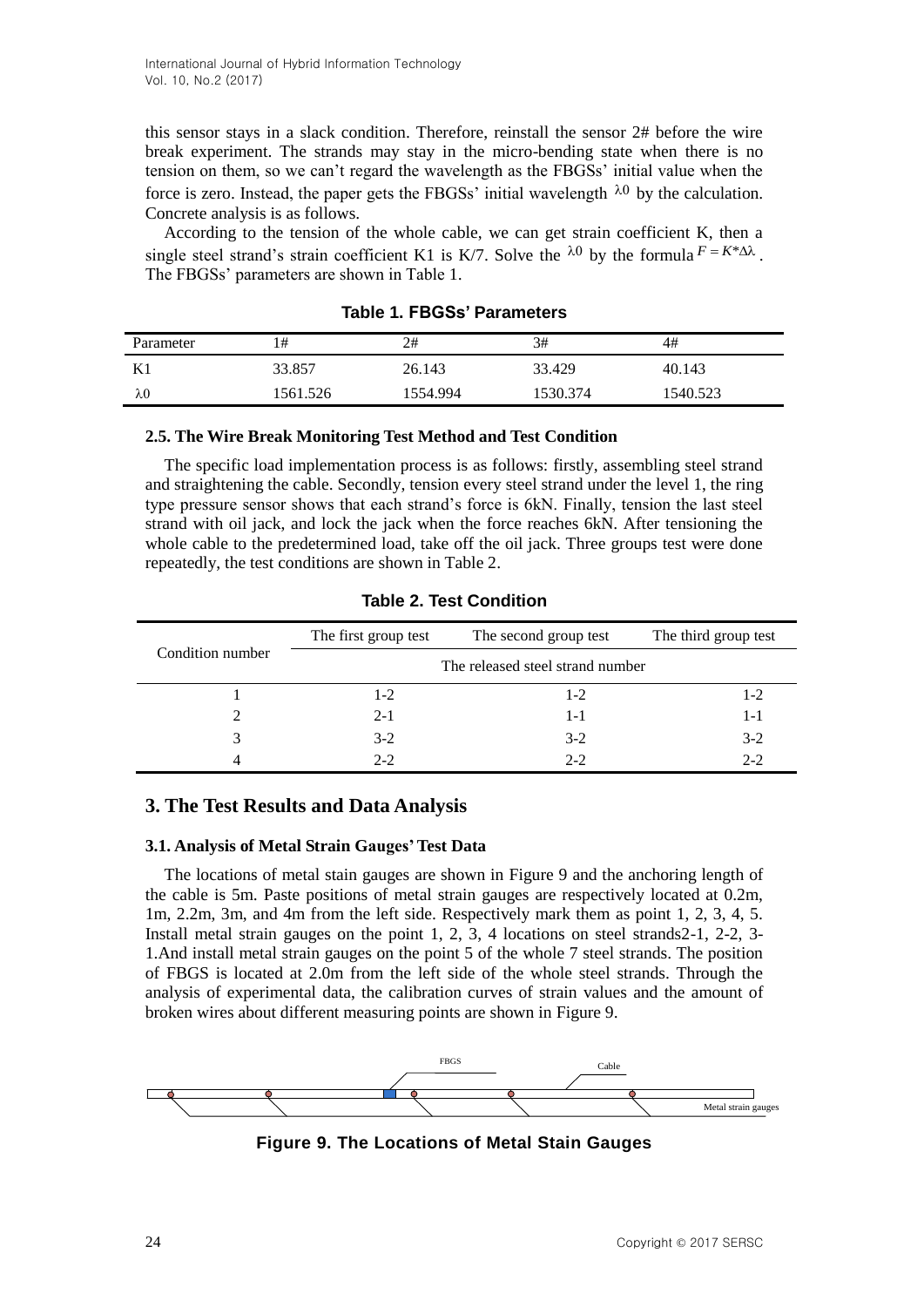As shown in the graph, the change trends of measuring points are consistent. There is a certain deviation among the different points on one steel strand concerned with the strand steels' initial state, as well as the condition that the steel strands in the test is placed horizontally and the process of tensioning is horizontal. In the initial period of straightening, the strain gauges are not the real zero stress states, the initial strain value of each point exists a certain deviation. Through analyzing the experimental date, we can find that the calibration curves of strain value and broken wires tend to uniformity. There is no this kind of deviation in the actual bridge engineering because of the cables of arch bridges and suspension bridges are tensioned vertically. Moreover, the paste of some strain gauges is defectively, there is offset error with the measurement data. When do the analysis and data fitting, it needs to eliminate the data which has offset error. From the data in the figure we can draw the conclusion that strain values increase obviously with the change of the amount of broken wires, and the usage of strain value to calibrate the amount of broken wires is feasible.

The experimental data of the metal strain gauges are shown in Figure 10. The calibration curves' differences about strain values and broken wires among each measuring points on one steel strand are very small. It shows that when one steel strand breaks, the influences of friction on other strands' measuring points are uniform. It is hardly to ensure that the tension forces on each steel strand are identical in the process of tensioning, resulting in the uneven distribution of the forces on each steel strand. In the data fitting analysis we should average experimental data of the whole steel strands, then get the mean values about each group test as shown in Table 3. Using MATLAB for the polynomial curve fitting of experimental data, respectively deal the experimental data with quadratic polynomial, cubic polynomial and quartic polynomial data fitting. The quadratic polynomial, cubic polynomial and quartic polynomial are as follows: puadratic polynomial, cubic polyno<br> $f_2(x) = 9642.1x^2 + 8413x + 2700.9$ 

$$
f_2(x) = 9642.1x^2 + 8413x + 2700.9
$$
\n(1)

$$
(1)
$$
  

$$
f_3(x) = 10306x^3 + 809x^2 + 2650x + 2665
$$
  
(2)

$$
f_3(x) = 10306x^3 + 809x^2 + 2650x + 2665
$$
  
\n
$$
f_4(x) = 44240x^4 - 40255x^3 + 18481x^2 + 807x + 2671
$$
\n(3)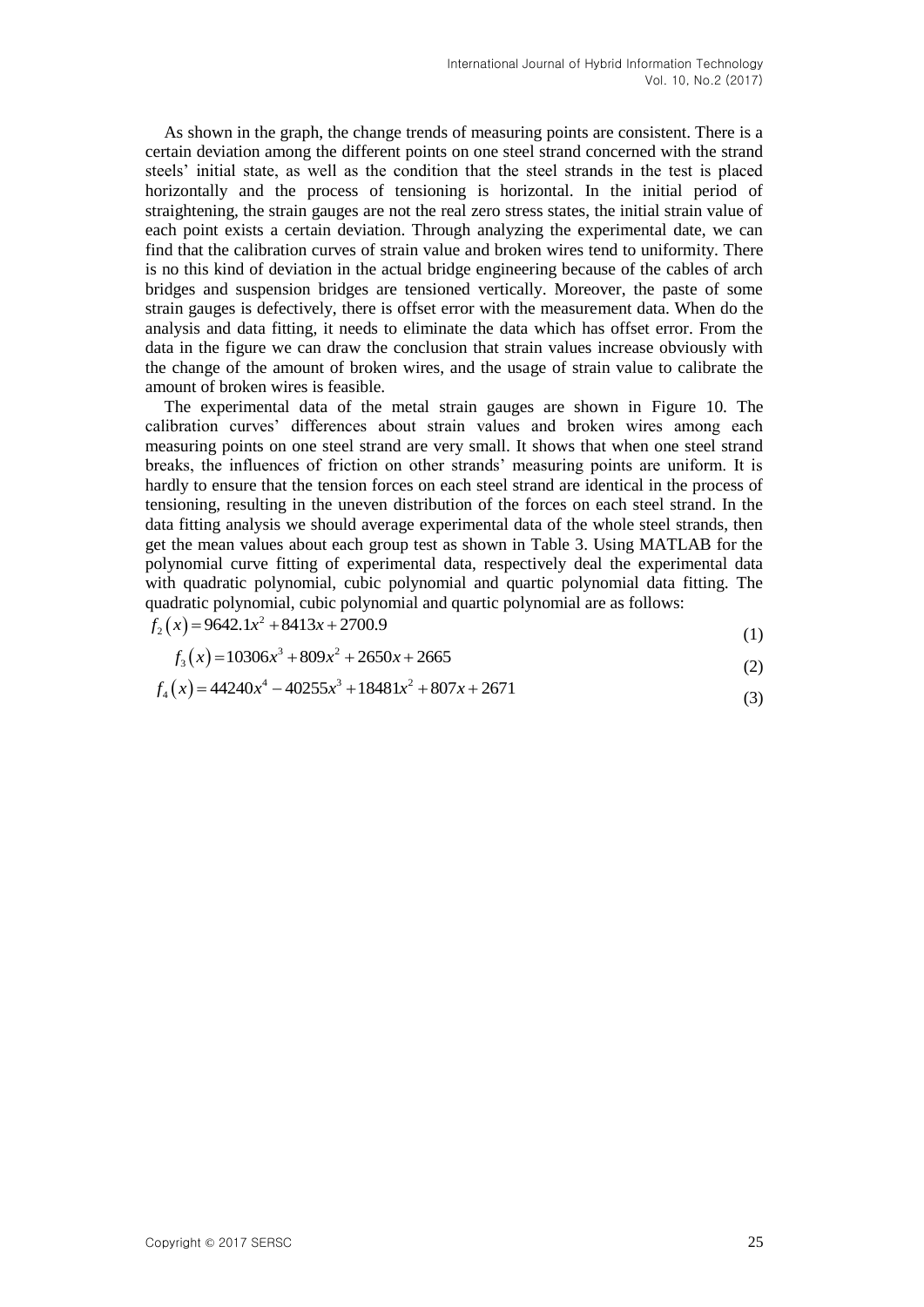

**Figure 10. The Calibration Curves of Strain Value and Amount of Broken Wires**

The fitted data is shown in Table 3. The fitted curves of experimental data are shown in Figure 11. And the error analysis is shown in Table 4. By means of analyzing the standard deviation and the error value, when using cubic polynomial for data fitting, the precision is higher and the result is reliable. The calibration curve of the polynomial is shown in Figure 12, according to the analysis of the standard deviation of the experimental data, getting the upper and lower bounds of strain calibration curves, we can judge the range of broken wires' quantity corresponding to the strain values. Based on the calibration curve we can estimate the amount of broken wires, thus determining the necessity of cable replacement.

| Amount of       | Mean                  | Mean                  |                           |                                | The train values of the fitted curve |                              |
|-----------------|-----------------------|-----------------------|---------------------------|--------------------------------|--------------------------------------|------------------------------|
| broken<br>wires | strains of<br>group 1 | strains of<br>group 2 | Mean strain<br>of group 3 | <b>Ouadratic</b><br>polynomial | Cubic<br>polynomial                  | <b>Ouartic</b><br>polynomial |
| $0.00\%$        | 2673.5                | 2540.13               | 2799.88                   | 2700.9                         | 2664.9                               | 2671.2                       |
| 14.29%          | 2998.38               | 2981.00               | 3215.13                   | 3018                           | 3090.1                               | 3064.8                       |
| 28.57%          | 3654.88               | 3665.88               | 3977.75                   | 3728.3                         | 3728.3                               | 3766.2                       |
| 42.86%          | 4613.38               | 4692.63               | 4900.00                   | 4832.7                         | 4760.6                               | 4735.3                       |
| 57.14%          | 6290.88               | 6357.38               | 6468.13                   | 6329.7                         | 6365.8                               | 6372.1                       |
|                 |                       | Standard deviation    | 142.07                    | 135.92                         | 139.5834                             |                              |

**Table 3. The Mean Values of Each Group and the Strain Values of The Fitted Curves**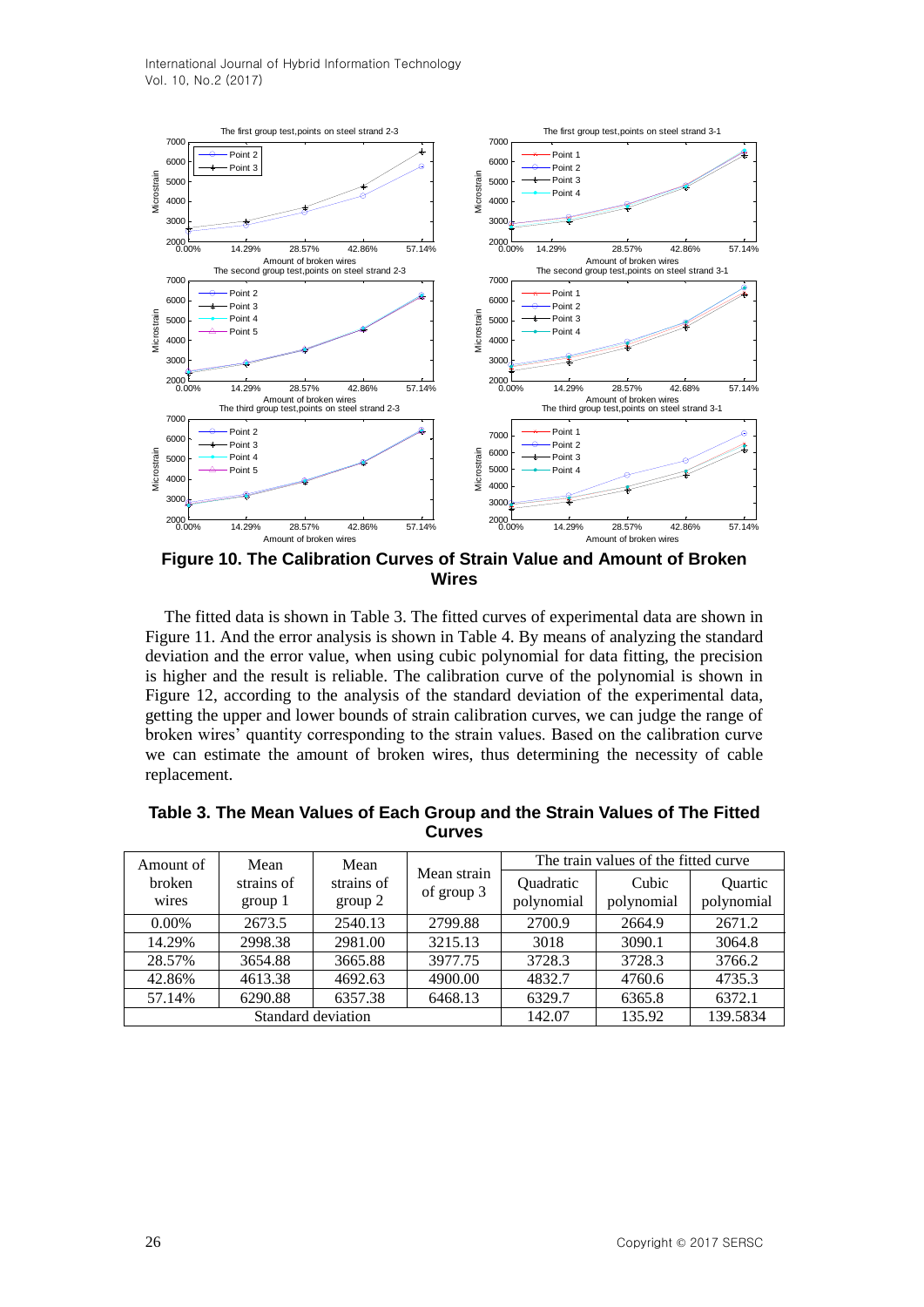| Quadratic polynomial |           |           | Cubic polynomial |         |           | Quartic polynomial |         |           |
|----------------------|-----------|-----------|------------------|---------|-----------|--------------------|---------|-----------|
| Group 1              | Group 2   | Group 3   | Group 1          | Group 2 | Group 3   | Group 1            | Group 2 | Group 3   |
| 1.01%                | 5.95%     | $-3.66%$  | $-0.32\%$        | 4.68%   | $-5.06\%$ | $-0.09\%$          | 4.91%   | $-4.82\%$ |
| 0.65%                | 1.23%     | $-6.53\%$ | 2.97%            | 3.53%   | $-4.05\%$ | 2.17%              | 2.73%   | $-4.91\%$ |
| 1.97%                | 1.67%     | $-6.69%$  | 1.97%            | 1.67%   | $-6.69%$  | 2.96%              | 2.66%   | $-5.62\%$ |
| 4.54%                | 2.90%     | $-1.39%$  | 3.09%            | 1.43%   | $-2.93\%$ | 2.57%              | 0.90%   | $-3.48%$  |
| 0.61%                | $-0.44\%$ | $-2.19%$  | 1.18%            | 0.13%   | $-1.61%$  | 1.27%              | 0.23%   | $-1.51%$  |

**Table 4. Error Analysis of Polynomial Curve Fitting**



**Figure 11. The Fitted Curve of Experimental Data**



**Figure 12. Strain Calibration Curve**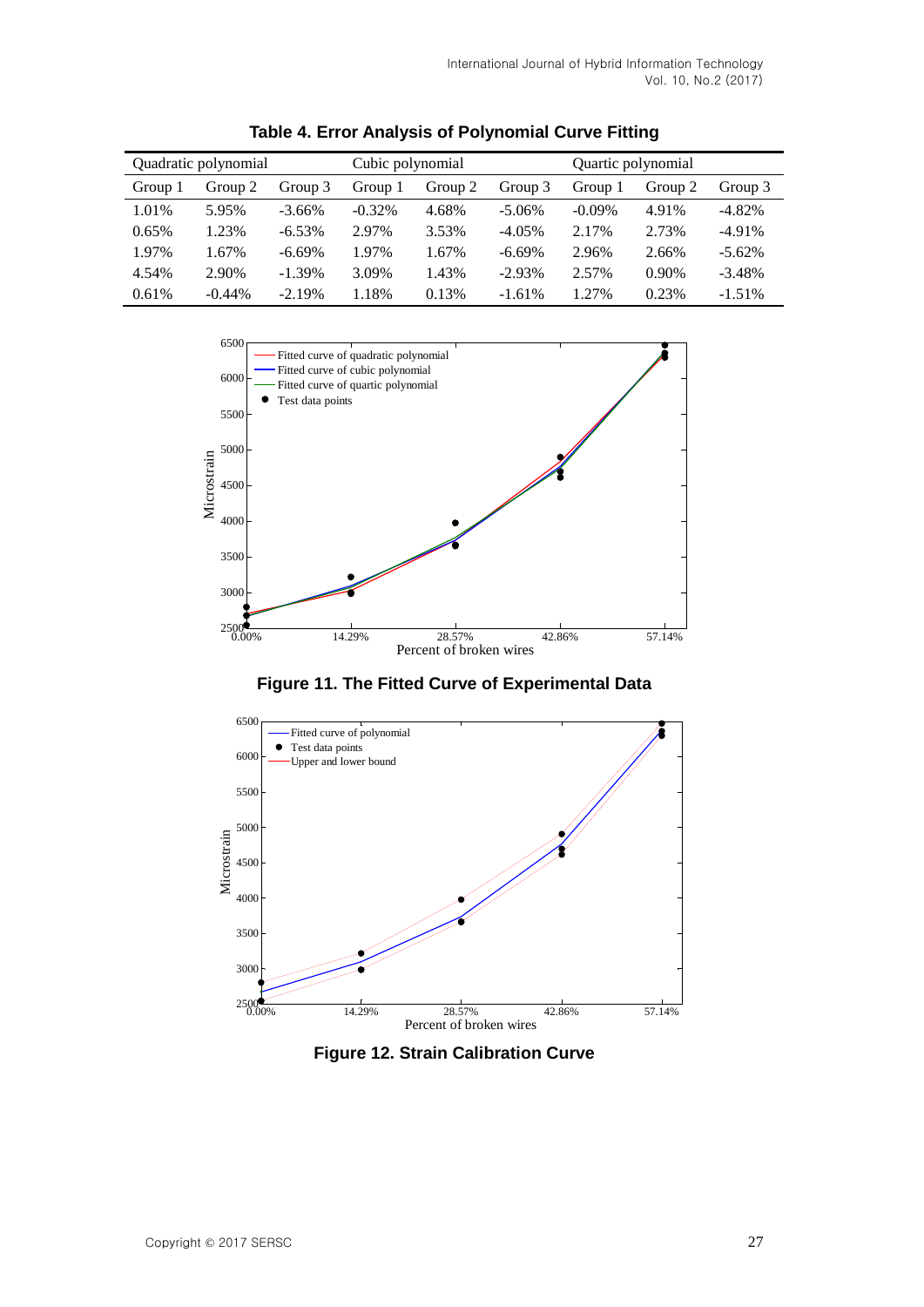### **3.2. Analysis of FBGSs' Test Data**

The test data of FBGSs wavelength corresponding to the amount of broken wires as shown in Table 5~Table 7 The calibration curves of wavelength variation and the amount of broken wires are shown in Figure 13 ~Figure 15.

**Table 5. The Wavelength Corresponding to Amount of Broken Wires in the First Group Test**

|          | Wavelengths of FBGSs (nm) |                   |            | Tension | Amount of broken wires | <b>Steel</b> |
|----------|---------------------------|-------------------|------------|---------|------------------------|--------------|
| 1#       | 2#                        | 3#                | 4#         | (kN)    |                        | strand       |
| 1564.102 | 1556.196 1532.845         |                   | 1542.521   | 554     | $0.00\%$               |              |
| 1564.880 | 1556.523                  | 1533.155          | - 1542.723 | 554     | 14.29%                 | $1 - 2$      |
| 1565.449 |                           | 1558.653 1533.595 | -1540.402  | 554     | 28.57%                 | $2 - 1$      |
| 1566.381 | 1563.946                  | 1533.780          | 1540.258   | 553     | 42.86%                 | $3-2$        |
| 1567.950 | 1565.399                  | 1535.063          | 1540.353   | 553     | 57.14%                 | $2 - 2$      |



**Figure 13. The Calibration Curves of Wavelength Variation and Amount of** 

**Broken Wires in the First Group Test**

| Table 6. The Wavelength Corresponding to Amount of Broken Wires in |
|--------------------------------------------------------------------|
| <b>Second Group Test</b>                                           |

|          | Wavelengths of FBGSs (nm) |          |          |      |                        | <b>Steel</b> |
|----------|---------------------------|----------|----------|------|------------------------|--------------|
| 1#       | 2#                        | 3#       | 4#       | (kN) | Amount of broken wires | strand       |
| 1561.718 | 1557.582                  | 1533.210 | 1541.775 | 554  | $0.00\%$               |              |
| 1562.050 | 1557.891                  | 1533.637 | 1542.021 | 554  | 14.29%                 | $1 - 2$      |
| 1559.988 | 1558.295                  | 1534.243 | 1542.581 | 555  | 28.57%                 | $1 - 1$      |
| 1559.989 | 1559.248                  | 1534.731 | 1543.275 | 554  | 42.86%                 | $3-2$        |
| 1559.988 | 1561.184                  | 1536.101 | 1544.518 | 555  | 57.14%                 | $2 - 2$      |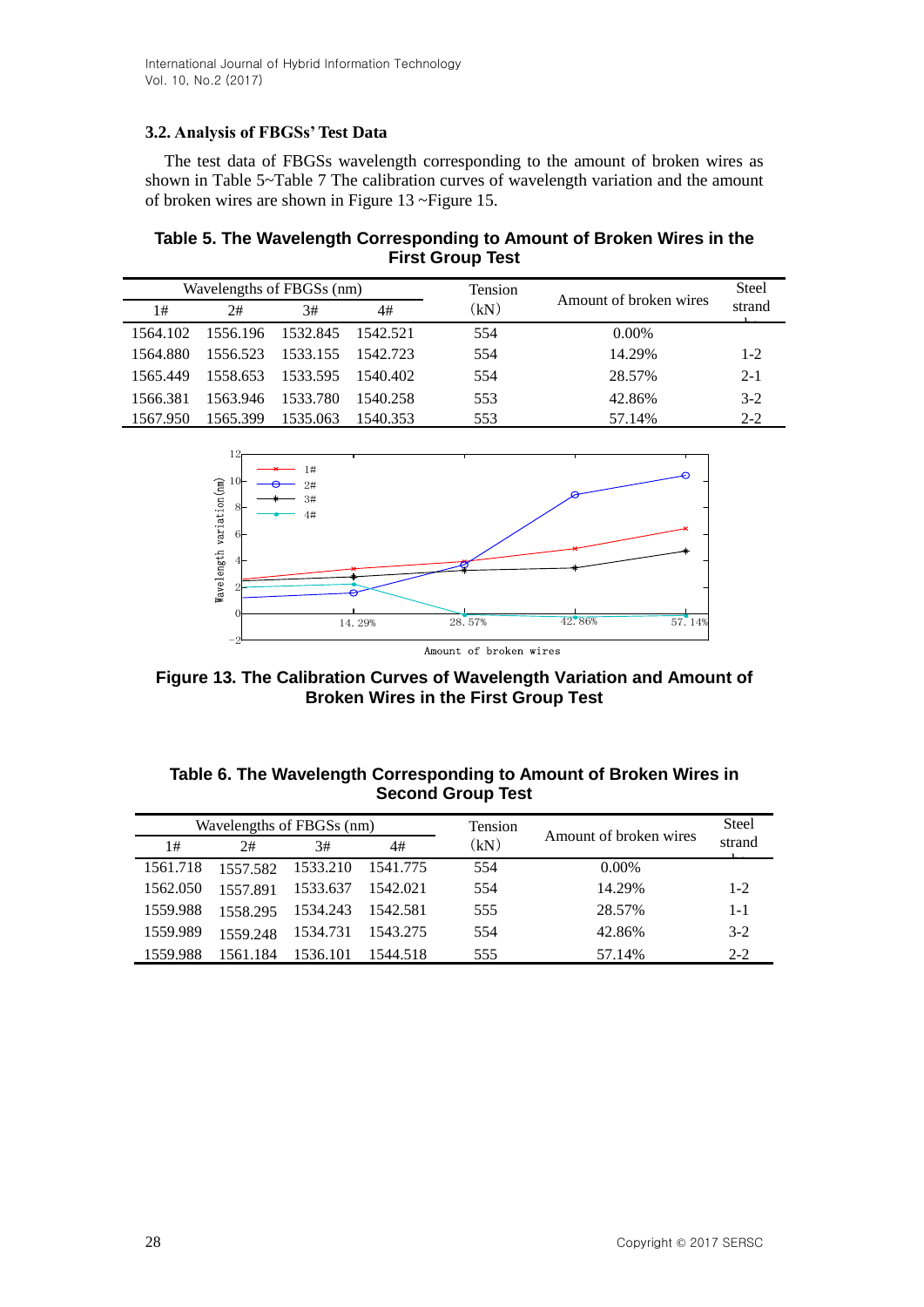

**Figure 14. The Calibration Curves of Wavelength Variation and Amount of Broken Wires in the Second Group Test**

**Table 7. The Wavelength Corresponding to Amount of Broken Wires in the Third Group Test**

| Wavelengths of FBGSs (nm) |          |          | Tension (kN) |     | Steel strand           |             |
|---------------------------|----------|----------|--------------|-----|------------------------|-------------|
| 1#                        | 2#       | 3#       | 4#           |     | Amount of broken wires | be released |
| 1561.444                  | 1556.019 | 1533.316 | 1542.110     | 553 | $0.00\%$               |             |
| 1561.753                  | 1556.392 | 1533.683 | 1542.365     | 552 | 14.29%                 | $1 - 2$     |
| 1559.991                  | 1556.947 | 1534.196 | - 1542.792   | 554 | 28.57%                 | $1 - 1$     |
| 1559.988                  | 1557.197 | 1534.561 | 1543.478     | 555 | 42.86%                 | $3-2$       |
| 1559.988                  | 1558.992 | 1535.714 | 1544.541     | 554 | 57.14%                 | $2 - 2$     |



Amount of broken wires

#### **Figure 15. The Calibration Curves of Wavelength Variation and Amount of Broken Wires in the Second Group Test**

After broken wires' amount reaches 14.29%, the sensor 4# in the first group test is no more under tension, because the corresponding steel strand is released in second condition. The same is true with sensor 1# in the second and third group. What's more, some block rake caused by the adjacent steel strand appears in the sensor 2# in the first group of the test, and it leads to greater data changes. So, reinstall the sensor 2# in the following test. Other FBGSs' wavelength increases with the decrease of steel strands' quantity, conforming to regularity.

The experimental data of the FBGSs is collected, since the steel strand with sensor 1 # was released during the process of the simulation, the wavelength increment is 0 after broken wires amount reaches 14.29%; sensor 2# occurred slip at the early stage of the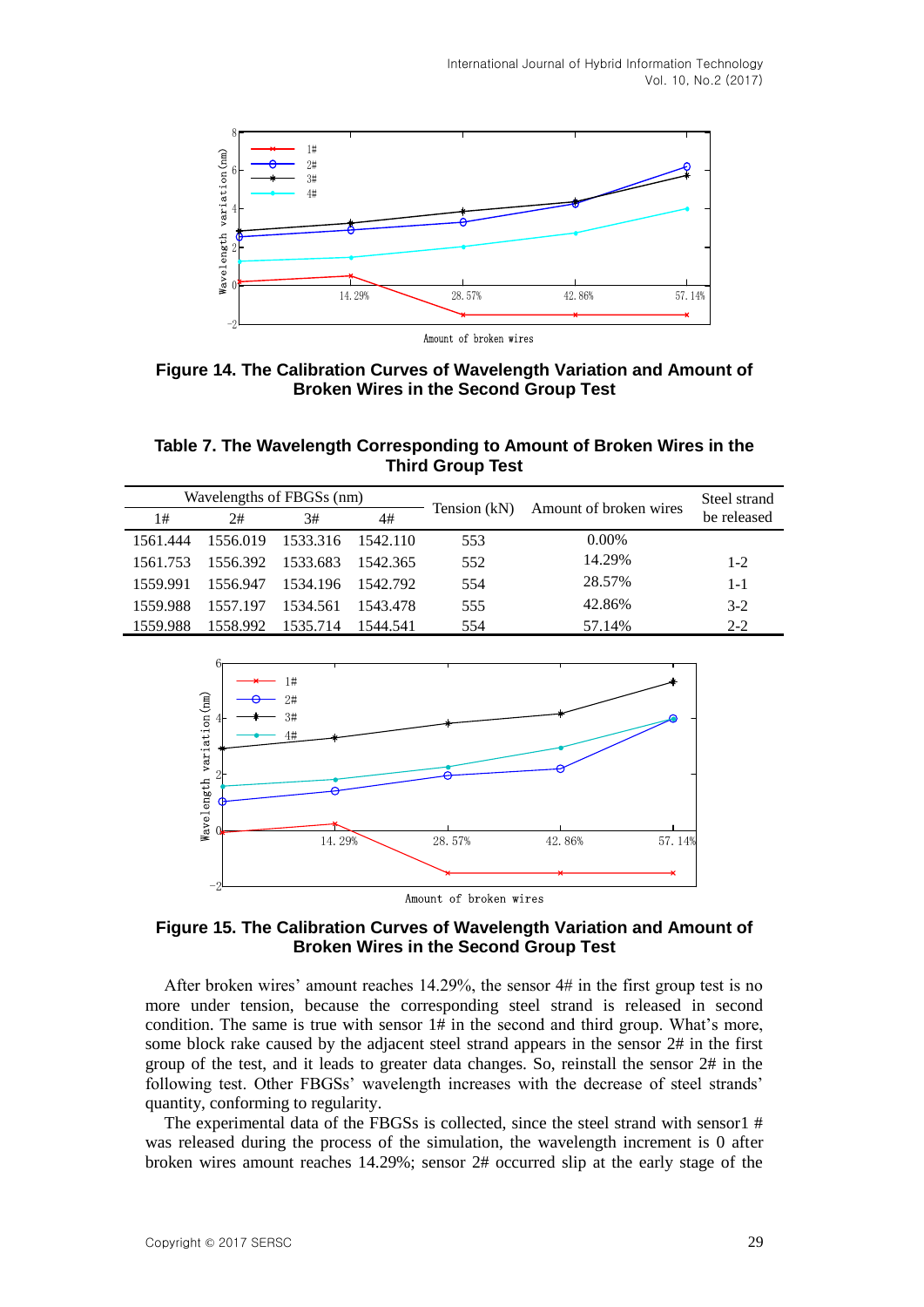simulation, the test data also has some deviations after the adjustment. During the next analysis, subject to the test data of sensor 3# and sensor 4#. The mean values of sensor 3# or sensor 4# in each group test are shown in Table 8. Using MATLAB for the polynomial curve fitting of experimental data, respectively deal the experimental data with quadratic polynomial, cubic polynomial and quartic polynomial data fitting. The quadratic

polynomial, cubic polynomial and quartic polynomial are as follows:  

$$
f_2(x) = 6.2930x^2 + 0.8251x + 2.1879
$$
 (4)

$$
f_2(x) = 6.2930x^2 + 0.8251x + 2.1879
$$
  
\n
$$
f_3(x) = 12.7750x^3 - 4.6560x^2 + 3.0668x + 2.1432
$$
  
\n
$$
f_4(x) = 79.0714x^4 - 77.5946x^3 + 26.929x^2 - 0.2271x + 2.1545
$$
  
\n(6)

$$
f_4(x) = 79.0714x^4 - 77.5946x^3 + 26.929x^2 - 0.2271x + 2.1545
$$
 (6)

#### **Table 8. The Mean Strains of Each Group and the Change of Wavelength about Fitted Curves**

|                           |                            |                            | The change of wavelength about fitted curves |                     |                       |  |
|---------------------------|----------------------------|----------------------------|----------------------------------------------|---------------------|-----------------------|--|
| Amount of<br>broken wires | Mean strains<br>of group 2 | Mean strains<br>of group 3 | Quadratic<br>polynomial                      | Cubic<br>polynomial | Quartic<br>polynomial |  |
| $0.00\%$                  | 2.044                      | 2.265                      | 2.1879                                       | 2.1432              | 2.1545                |  |
| 14.29%                    | 2.381                      | 2.576                      | 2.4343                                       | 2.5237              | 2.4785                |  |
| 28.57%                    | 2.964                      | 3.046                      | 2.9373                                       | 2.9373              | 3.0050                |  |
| 42.86%                    | 3.555                      | 3.571                      | 3.6975                                       | 3.6082              | 3.5630                |  |
| 57.14%                    | 4.861                      | 4.679                      | 4.7140                                       | 4.7587              | 4.7700                |  |
|                           | Standard deviation         |                            | 0.1316                                       | 0.1164              | 0.1127                |  |

The fitted data is shown in Table 8. The fitted curves of experimental data are shown in Figure 16. And the error analysis is shown in Table 9. By means of analyzing the standard deviation and the error value, when using cubic polynomial for data fitting the precision is higher and the result is reliable. The calibration curve of the polynomial is shown in Figure 17, according to the analysis of the standard deviation of the experimental data, getting the upper and lower bounds of strain calibration curves, and we can judge the range of broken wires' quantity corresponding to the change of wavelength. Based on the calibration curve, we can estimate the quantity of broken wires, thus determining the necessity of cable replacement.

|          | Quadratic polynomial |           | Cubic polynomial |           | Quartic polynomial |  |
|----------|----------------------|-----------|------------------|-----------|--------------------|--|
| Group 2  | Group 3              | Group 2   | Group 3          | Group 2   | Group 3            |  |
| 6.58%    | $-3.52%$             | 4.63%     | $-5.68\%$        | 5.13%     | $-5.13%$           |  |
| 2.19%    | $-5.82\%$            | 5.65%     | $-2.07\%$        | 3.93%     | $-3.93\%$          |  |
| $-0.91%$ | $-3.70%$             | $-0.91\%$ | $-3.70\%$        | 1.36%     | $-1.36\%$          |  |
| 3.85%    | 3.42%                | 1.47%     | 1.03%            | 0.22%     | $-0.22\%$          |  |
| $-3.12%$ | 0.74%                | $-2.15%$  | 1.67%            | $-1.91\%$ | 1.91%              |  |

## **Table 9. Error Analysis of Polynomial Curve Fitting**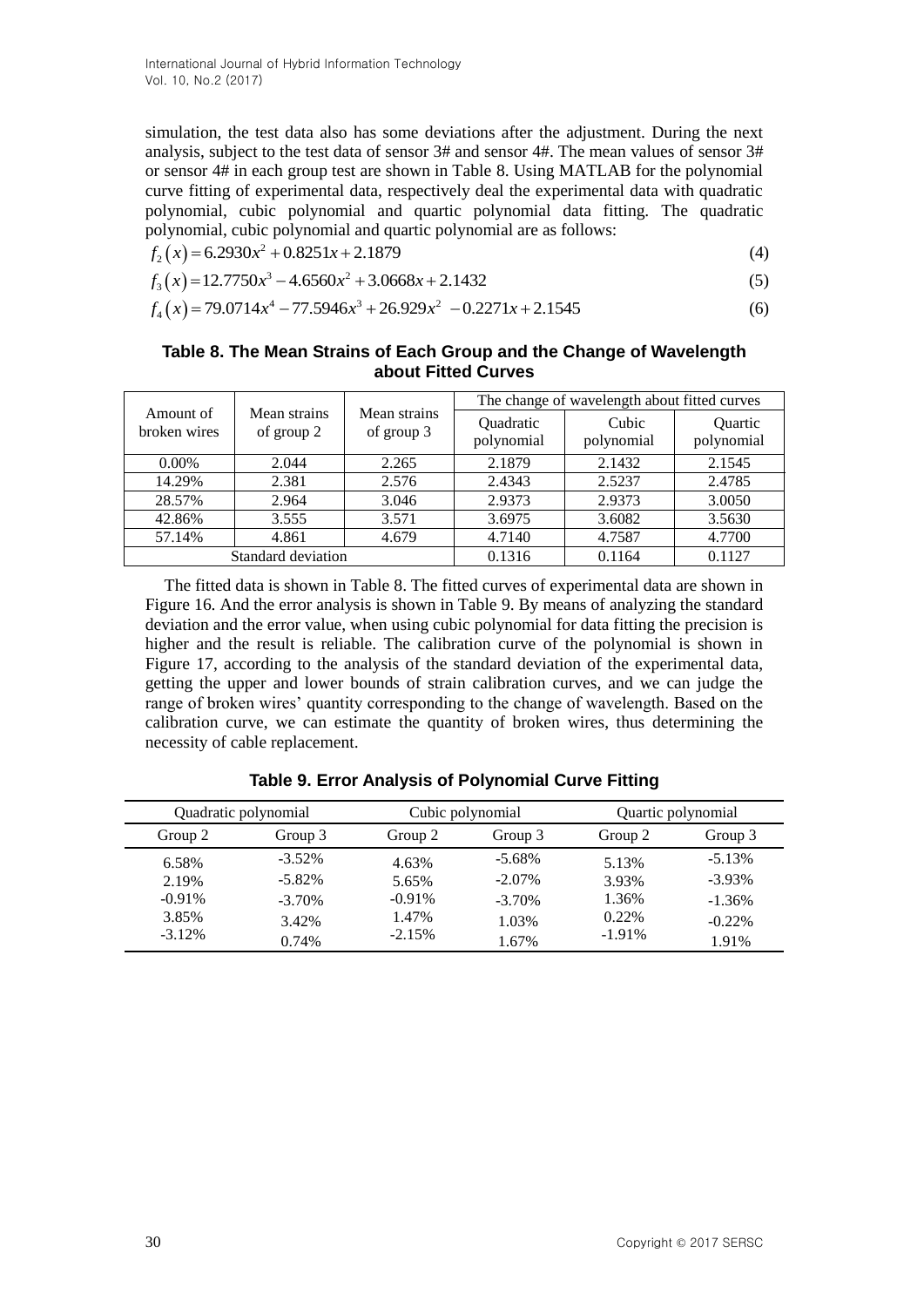

**Figure 16. The Fitted Curve of Experimental Data**

By analyzing the data of metal strain gauges and FBGSs in this calibration test about cable broken wires, we can find that the shapes of the strain calibration curves are basically the same, which demonstrates that the experimental data is reliable. Because the tension on each steel strand is not uniform so there is some deviation between the increment of wavelength and force, but we can set the scaled boundary through the experiment and then judge the amount of broken wires.



**Figure 17. Strain Calibration Curve**

#### **4. Conclusions**

This paper main study on the calibration method of wire breaks in cables. Based on the experiment, taking the theory and method in the application statistics as a foundation, we analyze the experimental date. The results show that the study of this paper provides a reliable basis for judging the amount of broken wires in bridge cables. In practical engineering, for the flexible cable bridges such as arch bridges and suspension bridges, only a few of them load that undertake by this cable will transfer to the adjacent lifting points, due to the stiffness of the bridge deck is smaller when the steel strands of cable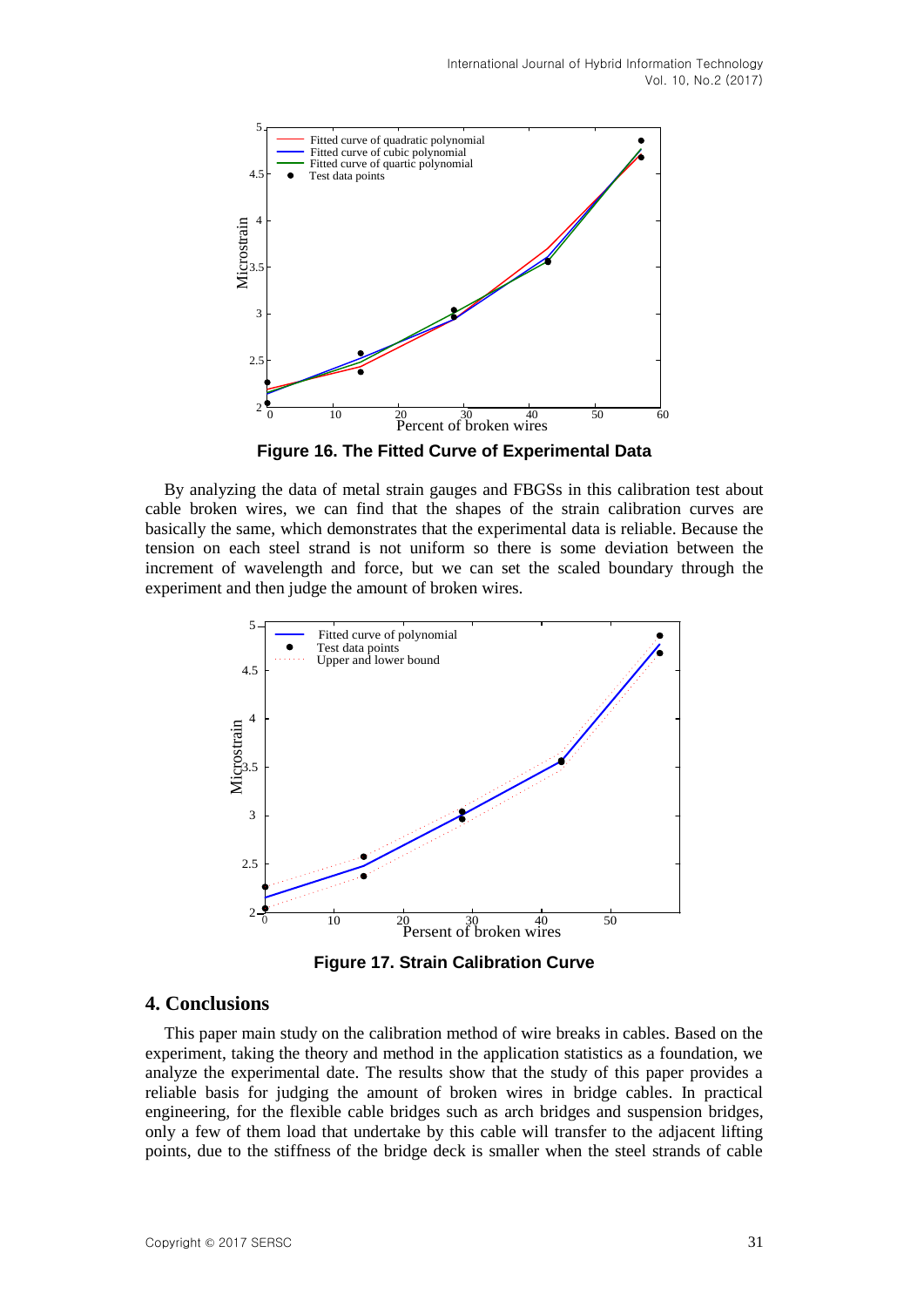occur broken wires. In which can be considered as that the cable force remains unchanged during this steel strand breaking process. In this case, the strain calibration curves in this paper can be used as the judging criterion of the broken wire condition.

### **Author Contribution**

Q.L. and G.L. contributed equally and share the first authorship. Corresponding authors are G.L. and R.J.

#### **Acknowledgements**

This research was supported in part by Research Project of Guangdong Provincial Communication Department (Project No. 2014-02-014). Additional support was provided by a grant from Weihai Science and Technology Development Plan. The authors also would like to thank Dr. Fang Yu for her help and valuable suggestion.

#### **References**

- [1] J. M. Ko and Y. Q. Ni, "Technology Developments in Structural Health Monitoring of Large-scale Bridges", Eng. Struct., vol. 27, no. 12, **(2005)**, pp. 1715-1725.
- [2] Y. Q. Ni, X. W. Ye and J. M. Ko, "Modeling of Stress Spectrum Using Long-term Monitoring Data and Finite Mixture Distributions", J. Eng. Mech., vol. 138, no. 2, **(2011)**, pp. 175-183.
- [3] H. Tabatabai, "Maintenance and Inspection of Bridge Stay Cable System"s, Proceedings of Workshop on Wind-induced Vibration, St. Louis, Missouri, **(2006)**.
- [4] H. Li, J. Ou and Z. Zhou, "Applications of Optical Fibre Bragg Gratings Sensing Technology-based Smart Stay Cables", Opt Lasers Eng, vol. 47, no. 10, **(2009)**, pp. 1077-1084.
- [5] H. N. Li, D. S. Li and G. B. Song, "Recent Applications of Fiber Optic Sensors to Health Monitoring in Civil Engineering," Eng. Struct., vol. 26, no. 11, **(2004)**, pp. 1647-1657.
- [6] P. A. Vanniamparambil, F. Khan, K. Hazeli, J. Cuadra, E. Schwartz, A. Kontsos and I. Bartoli, "Novel Optico‐acoustic Nondestructive Testing for Wire Break Detection in Cables", J. Struct. Control Health Monit., vol. 20, no. 11, **(2013)**, pp. 1339-1350.
- [7] I. Bartoli, R. Phillips, F. L. di Scalea, S. Salamone, S. Coccia and C. S. Sikorsky, "Load Monitoring in Multiwire Strands by Interwire Ultrasonic Measurements", Proceedings of the Sensors and Smart Structures Technologies for Civil, Mechanical, and Aerospace Systems, The International Society for Optical Engineering, San Diego, CA, United states, **(2008)**.
- [8] P. Rizzo and F. L. Di Scalea, "Load Measurement and Health Monitoring in Cable Stays via Guided Wave Magnetostrictive Ultrasonics", Mater Eval, vol. 62, no.10, **(2004)**, pp. 1057-1065.
- [9] B. M. Wu, , J. D. Zhang, J. D. Zhang, C. M. Zhu, X. J. Wu and J. Xu, "Effect of Tensile Load for Detecting Broken Wires of Parallel Wire Cable Based on Guided Waves", Applied Mechanics and Materials, vol. 325-326, **(2013)**, pp. 848-851.
- [10] W. X. Ren and X. L. Peng, "Baseline Finite Element Modeling of a Large Span Cable-stayed Bridge through Field Ambient Vibration Tests", Comput Struct, vol. 83, no. 8, **(2005)**, pp. 536-550.
- [11] W. X. Ren, , Y. Q., Lin, and X. L., Peng, "Field Load Tests and Numerical Analysis of Qingzhou Cable-Stayed Bridge", J Bridge Eng, vol. 12, no. 2, **(2007)**, pp. 261-270.
- [12] J. M. Brownjohn, J. Lee and B. Cheong, "Dynamic Performance of a Curved Cable-stayed Bridge", Eng Struct, vol. 21, no. 11, **(1999)**, pp. 1015-1027.
- [13] S. C., Liu, D. S. Jiang and S. Li, "Application of Optic Fiber Grating Vibration Sensor to Cable Tension Measuring of Cable-stayed Bridges", Journal of Wuhan University of Technology, vol. 28, no. 8, **(2006)**, pp. 110-121.
- [14] A. B. Mehrabi, C. A. Ligozio, A. T. Ciolko and S. T. Wyatt, "Evaluation, Rehabilitation Planning, and Stay-Cable Replacement Design for the Hale Boggs Bridge in Luling, Louisiana", J Bridge Eng, vol. 15, no. 4, **(2010)**, pp. 364-372.
- [15] J. He, Z. Zhou and O. Jinping, "Optic Fiber Sensor-based Smart Bridge Cable with Functionality of Self-sensing", Mech Syst Signal Process, vol. 35, no. 1, **(2013)**, pp. 84-94.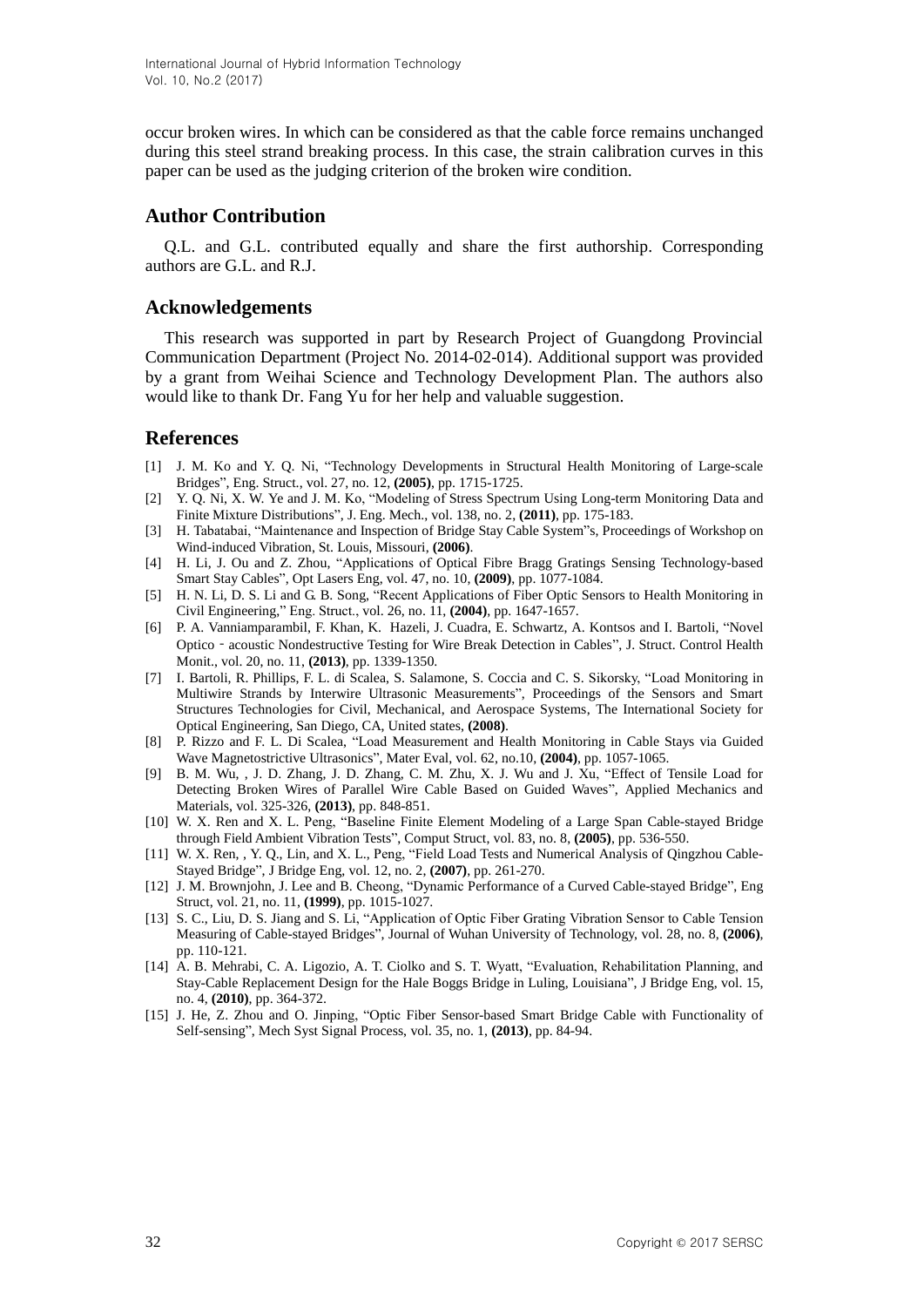# **Authors**



**Qiang Liu**, he received his B.E. degree in Communication Engineering from North China Institute of Aerospace Engineering, China in 2012. Now he is studying toward the M.S. degree in electronic and communication engineering at Shandong University. His current research interests focus on the health monitoring of the bridge.



**Guangming Li**, he received his B.S. degree from Shandong University, China, in 1996, his M.S. degree from the State Key Laboratory of Crystal Materials, Shandong University, in 1999, and his Ph.D. degree from the University of Hong Kong, Hong Kong, in 2006. Now he is an associate professor and supervisor of the Master in Shandong University, Weihai, China. His research interest includes optical networks and internet of things.



**Qingchao Gong**, he received his B.E. degree in electronic and information engineering from Harbin Institute of Technology, China in 2013. Now he is studying toward the M.S. degree in electronic and communication engineering at Shandong University. His current research interests focus on wireless sensor networks.